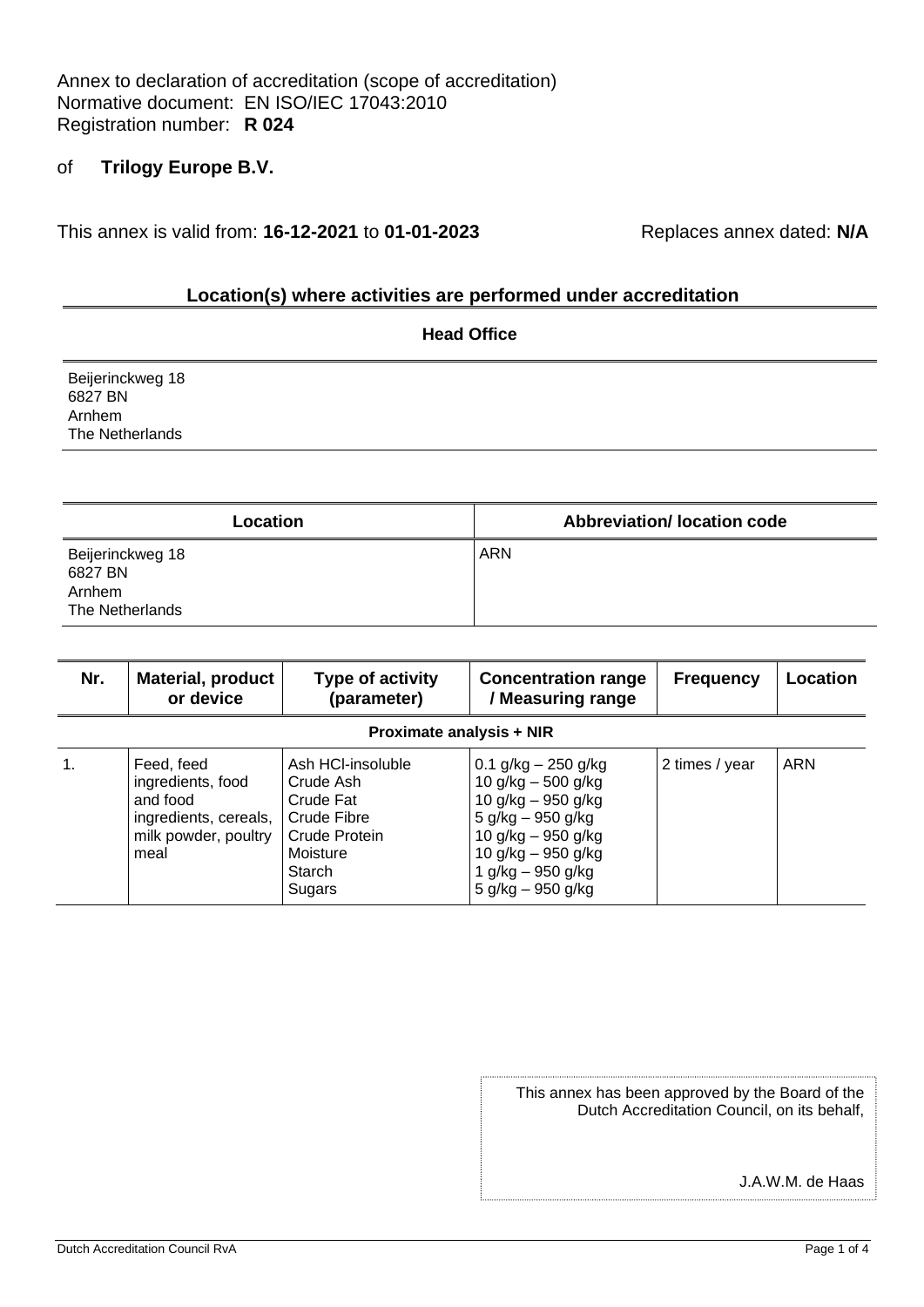## of **Trilogy Europe B.V.**

 $\overline{\phantom{a}}$ 

This annex is valid from: **16-12-2021** to **01-01-2023** Replaces annex dated: **N/A**

 $\sim$ 

 $\overline{\phantom{a}}$ 

 $\overline{\phantom{a}}$ 

| Nr. | <b>Material, product</b><br>or device                                               | Type of activity<br>(parameter)                                                                                                                                                                                                  | <b>Concentration range</b><br>/ Measuring range                                                                                                                                                                                                                                                                                                                                                                                                                                                                                                                          | <b>Frequency</b> | Location   |
|-----|-------------------------------------------------------------------------------------|----------------------------------------------------------------------------------------------------------------------------------------------------------------------------------------------------------------------------------|--------------------------------------------------------------------------------------------------------------------------------------------------------------------------------------------------------------------------------------------------------------------------------------------------------------------------------------------------------------------------------------------------------------------------------------------------------------------------------------------------------------------------------------------------------------------------|------------------|------------|
|     |                                                                                     |                                                                                                                                                                                                                                  | Minerals, trace elements and heavy metals (Food/Feed)                                                                                                                                                                                                                                                                                                                                                                                                                                                                                                                    |                  |            |
| 2.  | Feed, feed<br>ingredients, food<br>and food<br>ingredients, cereals,<br>milk powder | Arsenic<br>Cadmium<br>Calcium<br>Chloride<br>Chromium<br>Cobalt<br>Copper<br>Iron<br>Lead<br>Magnesium<br>Manganese<br>Mercury<br>Phosphorus<br>Potassium<br>Selenium<br>Sodium<br>Zinc<br>lodine<br>Molybdenum<br><b>Nickel</b> | $0.001$ mg/kg $-5$ mg/kg<br>$0.001$ mg/kg $-5$ mg/kg<br>$0.1$ g/kg $-$ 500 g/kg<br>0.1 $g/kg - 500 g/kg$<br>$0.001$ mg/kg $-$ 100 mg/kg<br>$0.001$ mg/kg $-50$ mg/kg<br>1 mg/kg $-$ 1 g/kg<br>10 mg/kg $-$ 1 g/kg<br>$0.001$ mg/kg $- 100$ mg/kg<br>$0.001 - 500$ g/kg<br>$0.001$ mg/kg $- 10$ g/kg<br>$0.001$ mg/kg $-5$ mg/kg<br>$0.1$ g/kg $-500$ g/kg<br>0.1 $g/kg - 500 g/kg$<br>$0.001$ mg/kg $-50$ mg/kg<br>0.1 $g/kg - 500 g/kg$<br>1 mg/kg $-$ 1 g/kg<br>$0.001$ mg/kg $-500$ mg/kg<br>$0.001$ mg/kg $-500$ mg/kg<br>$0.001$ mg/kg $-50$ mg/kg                  | 2 times / year   | <b>ARN</b> |
|     |                                                                                     | Minerals, trace elements and heavy metals (Premix)                                                                                                                                                                               |                                                                                                                                                                                                                                                                                                                                                                                                                                                                                                                                                                          |                  |            |
| 3.  | Premix                                                                              | Arsenic<br>Cadmium<br>Calcium<br>Chloride<br>Chromium<br>Cobalt<br>Copper<br>Iron<br>Lead<br>Magnesium<br>Manganese<br>Mercury<br>Phosphorus<br>Potassium<br>Selenium<br>Sodium<br>Zinc<br>lodine<br>Molybdene<br>Nickel         | $0.001$ mg/kg $-50$ mg/kg<br>$0.001$ mg/kg $-50$ mg/kg<br>$0.1$ g/kg $-$ 500 g/kg<br>$0.1$ g/kg $-$ 500 g/kg<br>$0.001$ mg/kg $-$ 100 mg/kg<br>$0.001$ mg/kg $-$ 100 mg/kg<br>1 mg/kg $-$ 10 g/kg<br>10 mg/kg - 10 g/kg<br>$0.001$ mg/kg $- 1$ g/kg<br>$0.001$ g/kg $-500$ g/kg<br>$0.001$ mg/kg $- 10$ g/kg<br>$0.001$ mg/kg $- 100$ mg/kg<br>$0.1$ g/kg $-$ 500 g/kg<br>$0.1$ g/kg $-$ 500 g/kg<br>$0.001$ mg/kg $-500$ mg/kg<br>$0.1$ g/kg $-$ 500 g/kg<br>1 mg/kg $-50$ g/kg<br>$0.001$ mg/kg $-500$ mg/kg<br>0.001 mg/kg $-$ 500 mg/kg<br>0.001 mg/kg $-$ 500 mg/kg | 2 times / year   | <b>ARN</b> |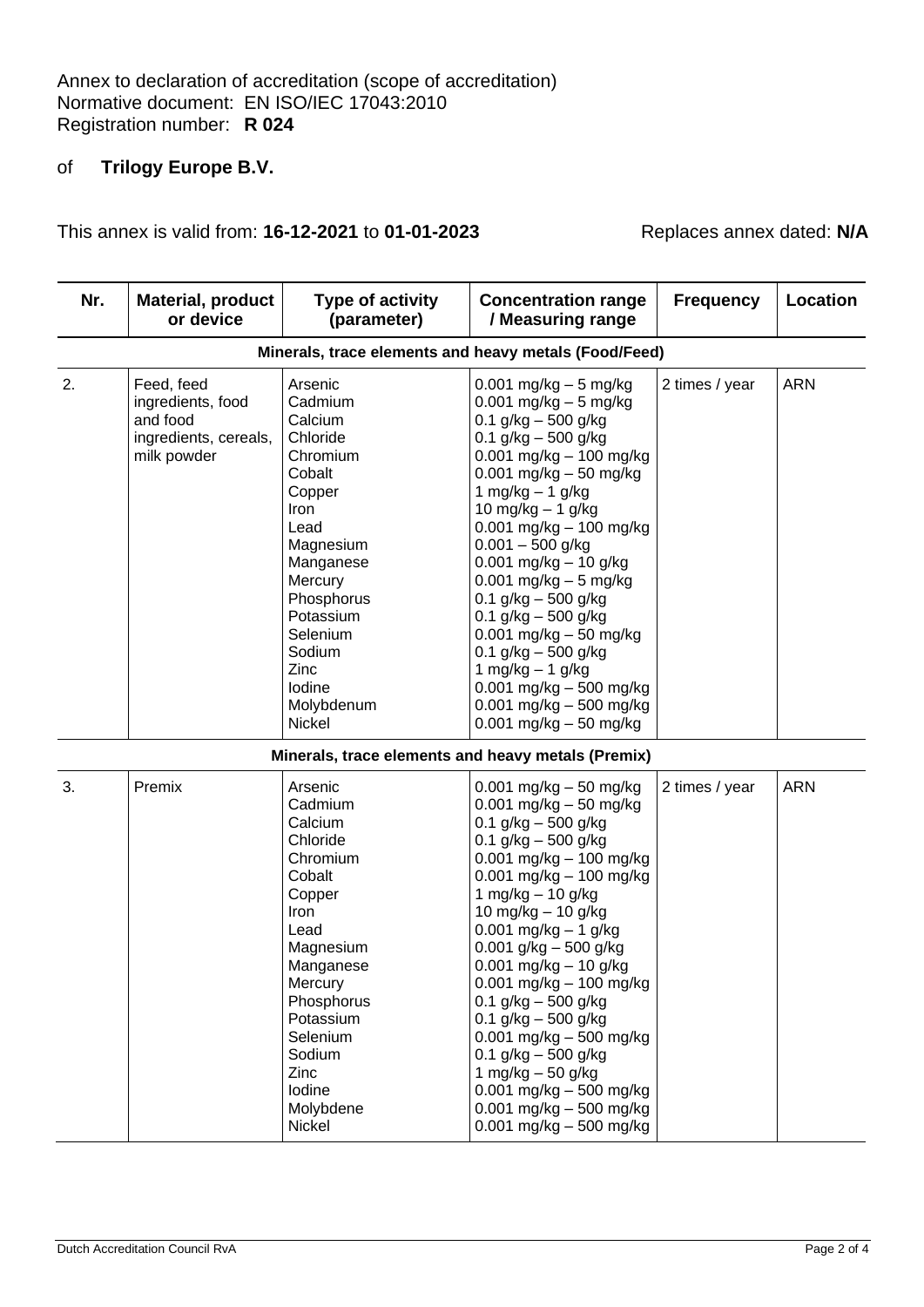## of **Trilogy Europe B.V.**

This annex is valid from: **16-12-2021** to **01-01-2023** Replaces annex dated: **N/A**

| Nr. | <b>Material, product</b><br>or device                                                                                | Type of activity<br>(parameter)                                                                                                           | <b>Concentration range</b><br>/ Measuring range                                                                                                                          | <b>Frequency</b> | Location   |
|-----|----------------------------------------------------------------------------------------------------------------------|-------------------------------------------------------------------------------------------------------------------------------------------|--------------------------------------------------------------------------------------------------------------------------------------------------------------------------|------------------|------------|
|     |                                                                                                                      | <b>Fat Quality</b>                                                                                                                        |                                                                                                                                                                          |                  |            |
| 4.  | Vegetable fats and<br>oils, animal fats,<br>deep frying fat                                                          | Fatty acids profile<br>(Un)saturated fatty acids<br>Trans fatty acids                                                                     | $0.1\% - 100\%$ (rel.)<br>1 g/kg -1000 g/kg (abs.)<br>$0.1\% - 100\%$ (rel.)<br>1 g/kg - 1000 g/kg (abs.)<br>$0.1 \% - 100 \%$ (rel.)<br>1 g/kg $-$ 1000 g/kg (abs.)     | 2 times / year   | <b>ARN</b> |
|     |                                                                                                                      | Free fatty acids<br>Moisture<br>Insoluble impurities (dirt)<br>Anisidine value<br>lodine value<br>Unsaponifiable matter<br>Peroxide value | $0.01\% - 100\%$<br>1 $g/kg - 25 g/kg$<br>$0.001$ g/kg $- 25$ g/kg<br>$0.1 - 50$<br>0.1 g $-$ 100 g $\frac{1}{2}$ 100 g<br>$0.1 \% - 100 \%$<br>0.1 meg/kg $-$ 40 meg/kg |                  |            |
|     |                                                                                                                      | <b>Microscopy examination</b>                                                                                                             |                                                                                                                                                                          |                  |            |
| 5.  | Feed, feed<br>ingredients, food,<br>food ingredients,<br>cereals, bonemeal,<br>meat meal, poultry<br>meal, fish meal | Sediment<br><b>Terrestrial Animal</b><br>proteins                                                                                         | $0.01\% - 100\%$<br>Presence / absence<br>Positive (>5 particles;<br>>LOD), suspected (1-5<br>parts; ≤ LOD) and<br>negative (absence; 0)                                 | 2 times / year   | <b>ARN</b> |
|     |                                                                                                                      | Fish proteins                                                                                                                             | Presence / absence<br>Positive (>5 particles;<br>>LOD), suspected (1-5<br>parts; ≤ LOD) and<br>negative (absence; 0)                                                     |                  |            |
|     |                                                                                                                      | PCR - method                                                                                                                              |                                                                                                                                                                          |                  |            |
| 6.  | Feed, feed<br>ingredients, food,<br>food ingredients,<br>cereals, bonemeal,<br>meat meal, poultry<br>meal, fish meal | <b>Terrestrial Animal /Fish</b><br>proteins<br><b>Terrestrial Animal /Fish</b><br>proteins                                                | Presence / absence<br>Animal species or group<br>of animal species                                                                                                       | 2 times / year   | <b>ARN</b> |